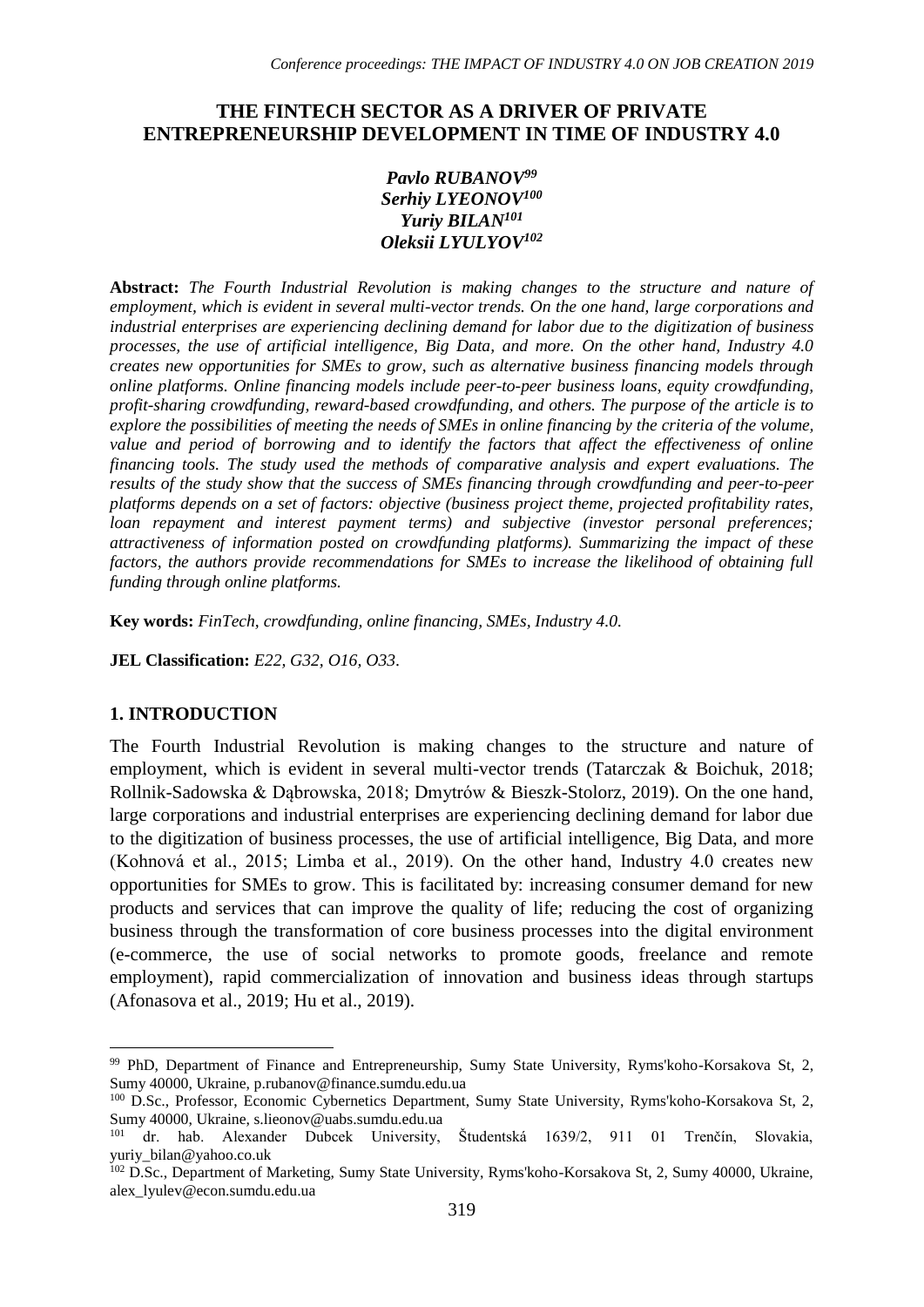One of the implications of the Industry 4.0 is the growing role of digital technology in enterprise manufacturing and all the processes that accompany and serve the core business (Krykavskyy Pokhylchenko & Hayvanovych, 2019). In particular, the emergence of FinTech companies, which combine the traditional functions of financial intermediaries (such as lending, savings (reserves) and settlement) and modern technologies, is a specific phenomenon of Industry 4.0 (Druhov et al., 2019). FinTech companies allow individuals and business entities to use the Internet, mobile phones, computers, etc. to simplify access to financial services and improve the technical basics of using these services (Wierzbicka, 2018).

From the point of view of SMEs, FinTech companies allow to increase financial inclusion – include SMEs to those financial services that were previously unavailable to them due to a number of conditions (lack of credit history, high rates for banking, etc.) (Bilan et al., 2019). Since SMEs tend to be scarce in their resources and require external financing, financial technologies such as online financing through crowdfunding and p2p / p2b platforms can be a good alternative to traditional loans (Paskevicius & Keliuotyte-Staniuleniene, 2018) and become a driver for the entrepreneurial sector, increasing the number of startups and volume of SMEs funding in general.

# **2. PROBLEM FORMULATION AND METHODOLOGY**

There are differing opinions as to whether it is appropriate to use online financing in business activities. Thus, Jaziri and Miralam (2019) draw attention to the potential risks of launching a project proposal for innovative businesses and start-ups (eg plagiarism risk). In addition, despite the benefits of online financing for borrowers and the technological simplification of the funding approach, practice shows that projects hosted on a crowdfunding or peer-to-peer platform have not always received funding at all or have not been sufficiently funded to actually implement this project (Xin et al., 2019).

The issues surrounding the success of a project in obtaining funding through crowdfunding or peer-to-peer platforms are widely researched. However, the vast majority of researchers focus on the impact of isolated factors or a particular method of online funding. In particular, the following studies address the importance of the specific factors in choosing a project lender for financing. Chen, Zhou, & Wan found that the borrower's general group social capital and relational social capital yielded inconsistent effects, and the borrower's structural social capital had a negative impact on the funding (Chen et al., 2016). Han et al. investigated the factor of voluntary information in peer to peer lending (Han et al., 2018). Lin & Viswanathan found evidence that transactions in online financing are more likely to occur between parties in the same geographical area (Lin & Viswanathan, 2016). Malekipirbazari and Aksakalli proposed the RF-based method to assess the credit risk and predict borrower's status (Malekipirbazari & Aksakalli, 2015).

In contrast to most studies, in which the success of the project is considered from the perspective of the factors influencing the choice of lenders, in the studies (Feng et a., 2015) and (Jaziri & Miralam, 2019) the authors analyzed the behavior, strategies and decisionmaking by the borrowers. Among the studies that provide a comprehensive assessment of the impact on online funding success, it should be noted the study by Moreno-Moreno, Berenguer & Sanchís-Pedregosa (2018). The authors established a crowdlending success factor model, which includes borrowe's factors (info offered, expertise, trustworthy appearance), platform's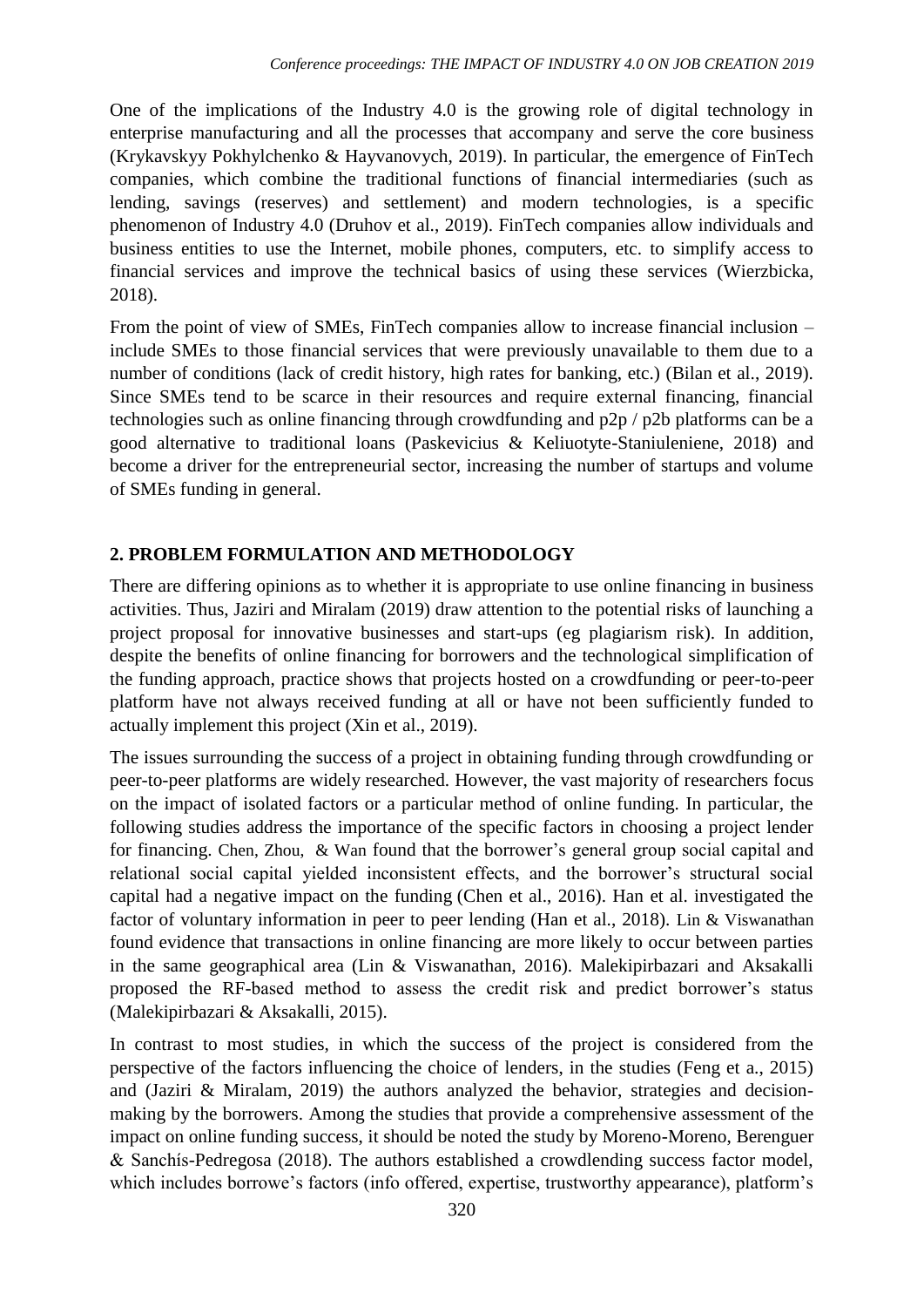factors (trust, loan characteristics, credit score), lender's factors (trust, herd behavior, demographic and social info, same geographical area). Another authors, Song and Boeschoten, designed the website for founders and funders to observe crowdfunding behaviors (Song and Boeschoten, 2015).

Gavurova et al. used the method of the multinomial logistic regression model, which included 48 factors, to describe the importance of borrowers' decisions in peer-to-peer market and their effects on funding results. They found that the debt to income rate is the most significant variable and the highest negative impact is reached by the home ownership type variable (Gavurova et al., 2018).

Therefore, most researchers pay attention to the success factors of the project as a whole. At the same time, there is virtually no research on the analysis of success factors for attracting financing through online platforms by SMEs. Small and medium-sized businesses, as well as start-ups, have their own specifics regarding the choice of online financing methods and their attitude towards lenders. Therefore, this issue requires a separate study.

# **3. PROBLEM SOLUTION / RESULTS / DISCUSSION**

The main methods of attracting online financing are crowdfunding and peer-to-peer (peer-tobusiness) loans. The crowdfunding is primarily aimed at financing start-ups, businesses and ideas in the early stages of project development. Depending on the remuneration the investor receives from the project, there are following types of crowdfunding: crowdfunding with financial rewards (equity-based crowdfunding, profit sharing crowdfunding), reward-based crowdfunding and donation-based crowdfunding (Wardrop R. et al., 2016). The most common model by the number of platforms created is reward-based crowdfunding. For SMEs, each of these types of crowdfunding and peer-to-peer (peer-to-business) loans has its advantages and disadvantages (Table 1).

| <b>Criteria</b> | <b>Online financing options</b>                                             |                                                                                                                                                       |                                                                                                                                                           |                                                                                                                                                          |                                                                                                                                                                   |  |  |
|-----------------|-----------------------------------------------------------------------------|-------------------------------------------------------------------------------------------------------------------------------------------------------|-----------------------------------------------------------------------------------------------------------------------------------------------------------|----------------------------------------------------------------------------------------------------------------------------------------------------------|-------------------------------------------------------------------------------------------------------------------------------------------------------------------|--|--|
|                 | <b>Donation-</b><br>based<br>crowdfunding                                   | <b>Reward-based</b><br>crowdfunding                                                                                                                   | <b>Equity-based</b><br>crowdfunding                                                                                                                       | <b>Profit sharing</b><br>crowdfunding                                                                                                                    | Peer-to-peer,<br>peer-to-<br>business<br>lending                                                                                                                  |  |  |
| <b>Essence</b>  | The recipients<br>of the funding<br>have no<br>obligations to<br>the donors | Money providers<br>receive non-<br>financial<br>rewards, such as<br>participating in<br>pre-ordering<br>goods, receiving<br>goods at a lower<br>price | <b>Investors</b><br>provide funds<br>in exchange for<br>company<br>shares,<br>dividends or<br>voting rights at<br>a general<br>meeting of<br>shareholders | <b>Investors</b><br>receive a share<br>of the proceeds<br>or profits of the<br>project in the<br>form of<br>dividends,<br>royalties or<br>other payments | Obtaining a loan<br>directly from<br>individuals and<br>institutional<br>investors<br>without the<br>involvement of<br>a traditional<br>financial<br>intermediary |  |  |
| <b>Pros</b>     | No additional<br>costs                                                      | It gives an<br>opportunity to<br>estimate the<br>demand for                                                                                           | It is possible to<br>raise funds in<br>any business,<br>does not                                                                                          | It is possible to<br>raise funds in<br>any business,<br>allows the                                                                                       | It is possible to<br>raise funds in<br>any business; it<br>can be used at                                                                                         |  |  |

|  |  | Table 1: Comparative analysis of online financing options for SMEs |  |  |  |
|--|--|--------------------------------------------------------------------|--|--|--|
|--|--|--------------------------------------------------------------------|--|--|--|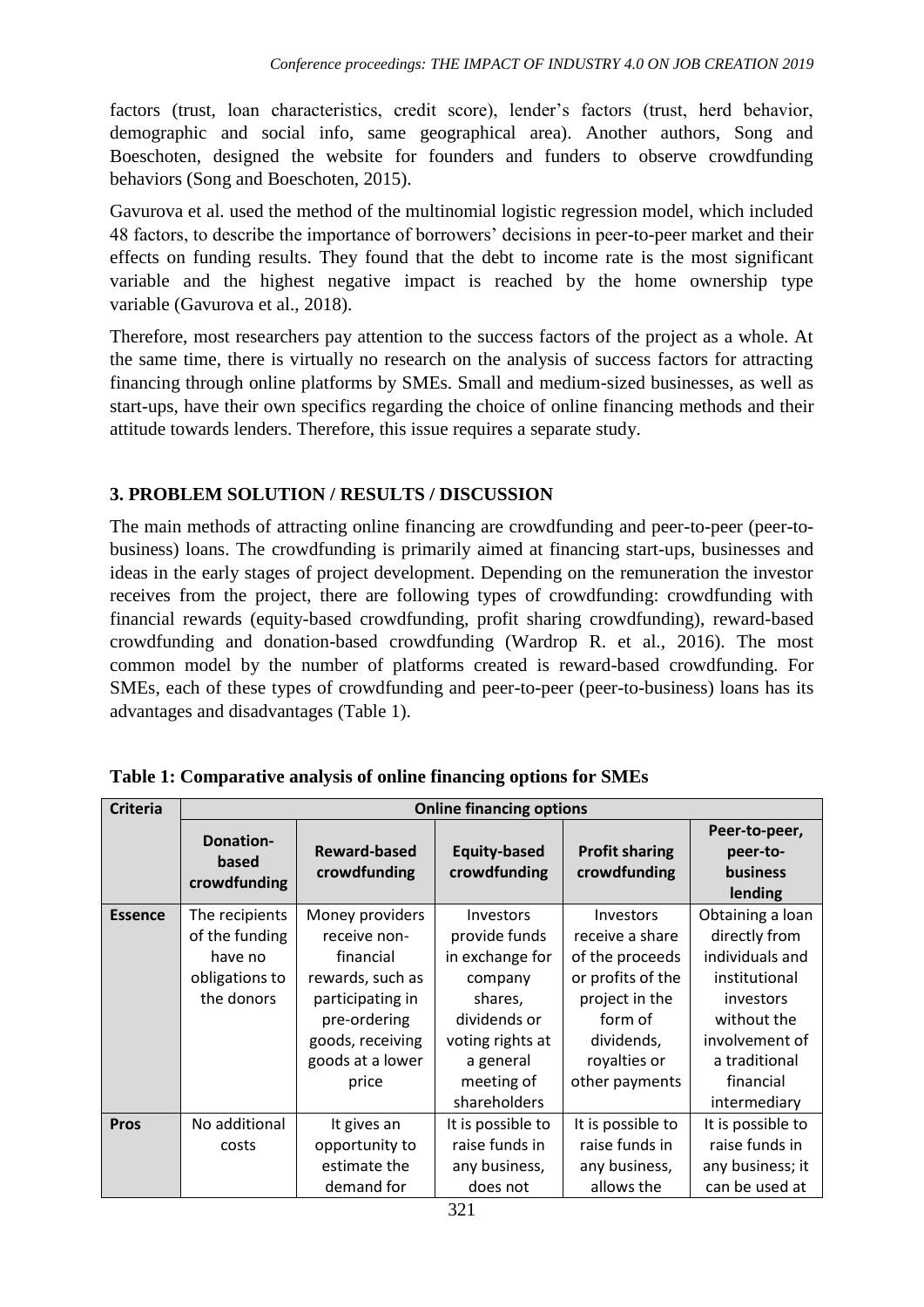|      |                                                 | products and to    | depend on the   | recipient of    | any stage of     |
|------|-------------------------------------------------|--------------------|-----------------|-----------------|------------------|
|      |                                                 | find potential     | characteristics | funding to      | project          |
|      |                                                 | consumers          | of the product  | retain control  | realization      |
|      |                                                 |                    |                 | of the business |                  |
| Cons | Used in the early stages of project development | The terms of the   |                 |                 |                  |
|      | Suitable for                                    | It is necessary to | Loss of sole    | Less common     | loan do not      |
|      | creative                                        | have a prototype   | control and     | than other      | always match     |
|      | projects, the                                   | of products; the   | management of   | types of        | the needs of the |
|      | likelihood of                                   | product must be    | business        | crowdfunding    | business and     |
|      | obtaining                                       | innovative; the    | (project)       |                 | the production   |
|      | funding by                                      | idea can be used   |                 |                 | cycle            |
|      | SMEs is poor                                    | by competitors     |                 |                 |                  |

Source: based on (Segal, 2016), Zhang B. et al. (2016).

Profit sharing crowdfunding, equity-based crowdfunding and under certain conditions rewardbased crowdfunding are best suited for SMEs. Since most of SMEs cannot offer a creative product, they are not a charity, SME entities are raising money for projects for profit, so they cannot claim free funding. Besides, if a SME entity does not carry out any innovative activities, does not create a product that is different from the existing ones, then it will not be able to raise funds on conditions other than equity-based crowdfunding, profit sharing crowdfunding or peer-to-business lending.

The fact that not all types of crowdfunding are suitable for small business causes the smallest share of receiving full funding by small and medium-sized business entities in comparison to other targeted financing areas (Figure 1).

Figure 1 summarizes data on the crowdfunding platforms such as Fundrazr, Crowdfunder.co.uk, Indiegogo, Kickstarter, Rockethub. The platforms differ significantly in the target areas of the funded projects. In particular, according to TheCrowdfundingCentre the world's largest crowdfunding platforms have the following specialization for the last 5 years:

- Kickstarter: music, film, design, publishing, games, art;
- Indiegogo: cinema, music, community;
- Fundrazr: charity, animals;
- Crowdfunder.co.uk: community;
- Rockethub: art. community, business.

Regarding the financing of small business projects on the listed platforms, in 96.5% of cases full funding was received on Indiegogo (732 out of 758 fully funded projects), the rest (26 projects) were funded on Fundrazr. In addition, Indiegogo is characterized by the largest amounts raised on projects – about \$47,000 on average (TheCrowdfundingCentre). This platform offers services of experts and partners at separate stages of development and sale of a new product (fulfillment, marketing, prototyping, production, retail), as well as support of a business project at all stages. Indiegogo is used by entrepreneurs who create innovative products and use reward-based crowdfunding, offering as a reward the purchase of goods at a significant discount.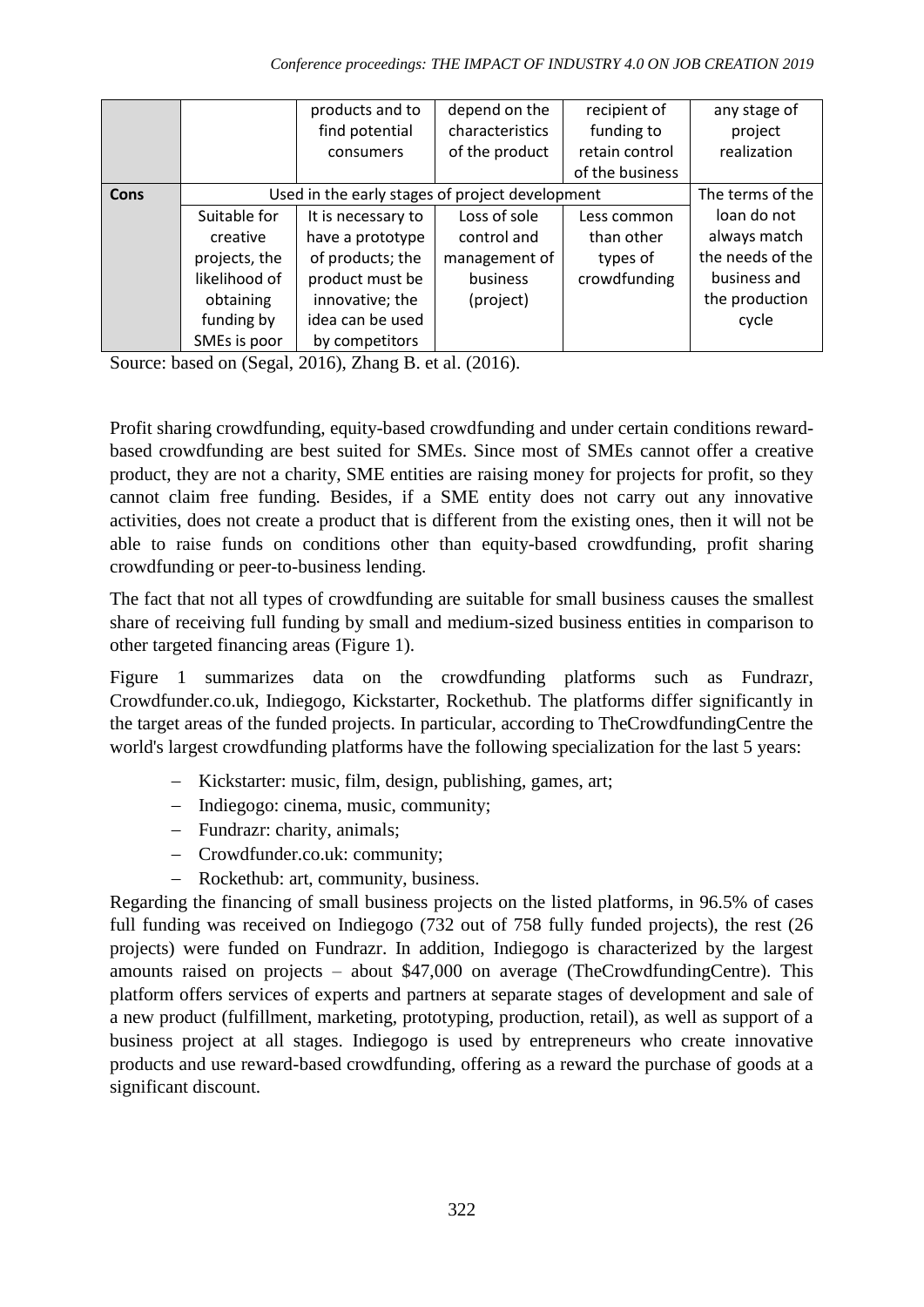# **Figure 1: Share of successful (fully funded projects) on crowdfunding platforms depending on their targeting for the period from January 1, 2014 to September 30, 2019**



Source: (TheCrowdfundingCentre)

The crowdfunding platform can be considered as a trading platform, a certain local market in which supply, demand and price of borrowed funds are formed. Accordingly, if there are similar projects on the platform that offer higher returns or has other conditions that are more favorable to the investor, then the SME entity that raises funds through this platform has a worse competitive position than other market players. In order to reach the goals of attracting the necessary funding, SME entities need to explore the online platform on which it plans to post a project profile.

Given the above, it is necessary to develop a basic algorithm of actions for the company to raise funds through an online platform. First of all, the SME entity should determine the eligibility conditions of the loan, that is, required amount of funding, period of raising funds, return rate limits (maximum, minimum), other possible types of reward (Figure 2).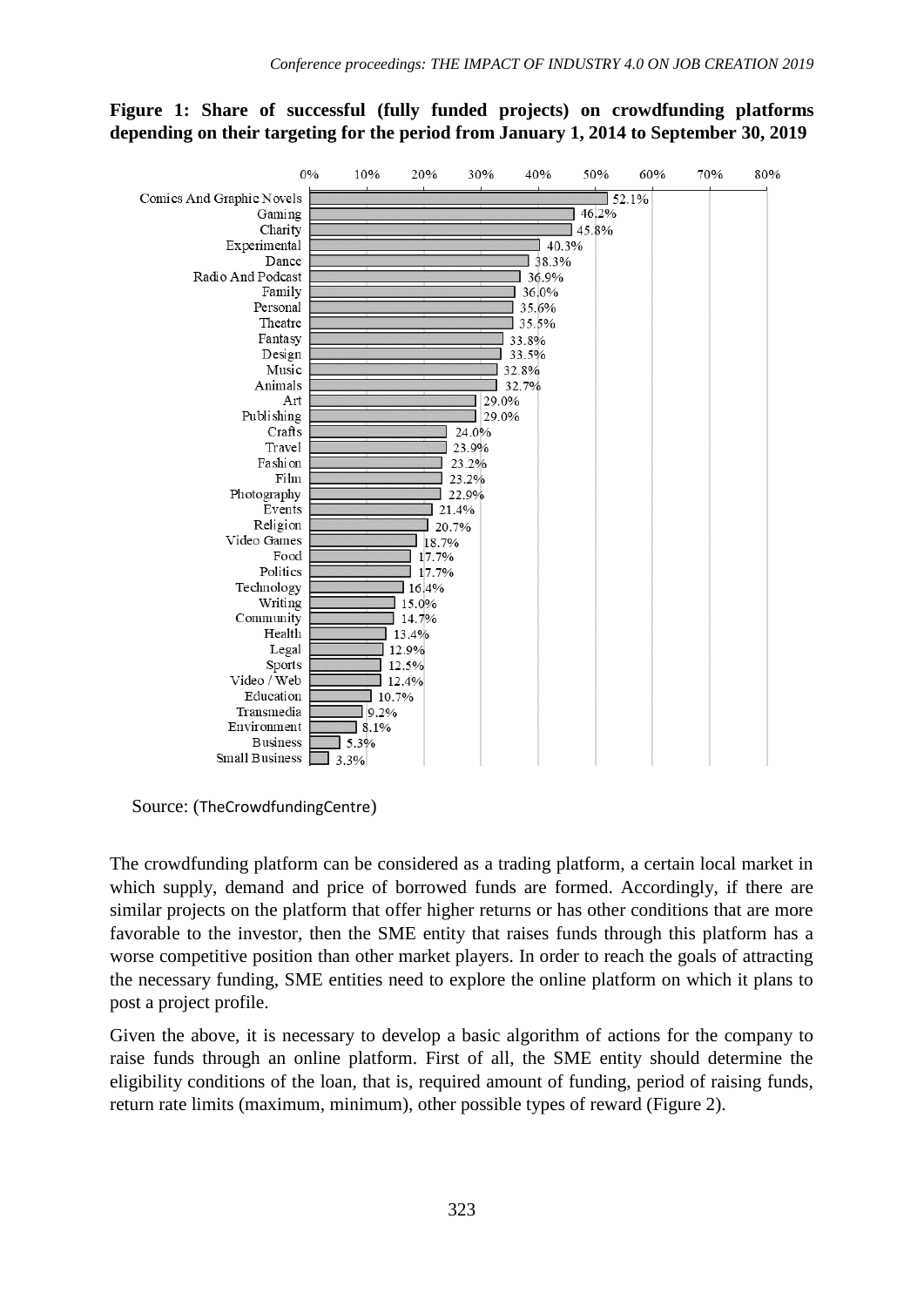

**Figure 2: Measures to increase the likelihood of full funding the project in crowdfunding**

Source: author's development.

Online platforms specialize in certain types of crowdfunding. Therefore, the second step is to select the platform that suits the goals of funding and study the current state of the local market on the chosen platform. In particular, consideration should be given to what similar projects are currently available on the platform, what loan conditions are in place. If the SME entity can set a rate of return equal or above the average market rate, this will create a competitive position and help attract funding.

The criteria for evaluating the success of a project depend on the evaluating entity – borrower, lender, platform runners, or other outsiders. For the borrower, the criteria for evaluating success of the project funding are (Astrauskaitė & Paškevičius 2018):

- Fundraising speed (time to get full funding);
- Receiving the required amount (full or partial funding);
- Lending period (attracting funds for the required period);
- Number of creditors (reflects the level of interest in the offer, indirectly determines the interest in the products of the company, the level of demand).

The main criterion for the success of the project offer, which fully reflects the purpose of the SME entity is obtaining the necessary amount of funding. Achieving full funding depends on many factors that can be summarized in three groups (Paskevicius & Keliuotyte-Staniuleniene 2018):

- Platform-dependent factors;
- Factors that depend on the lender;
- Factors that depend on the borrower.

On the other hand, these factors can be divided into objective and subjective. SMEs can partially manage the platform's factors (at the stage of selecting the platform that will provide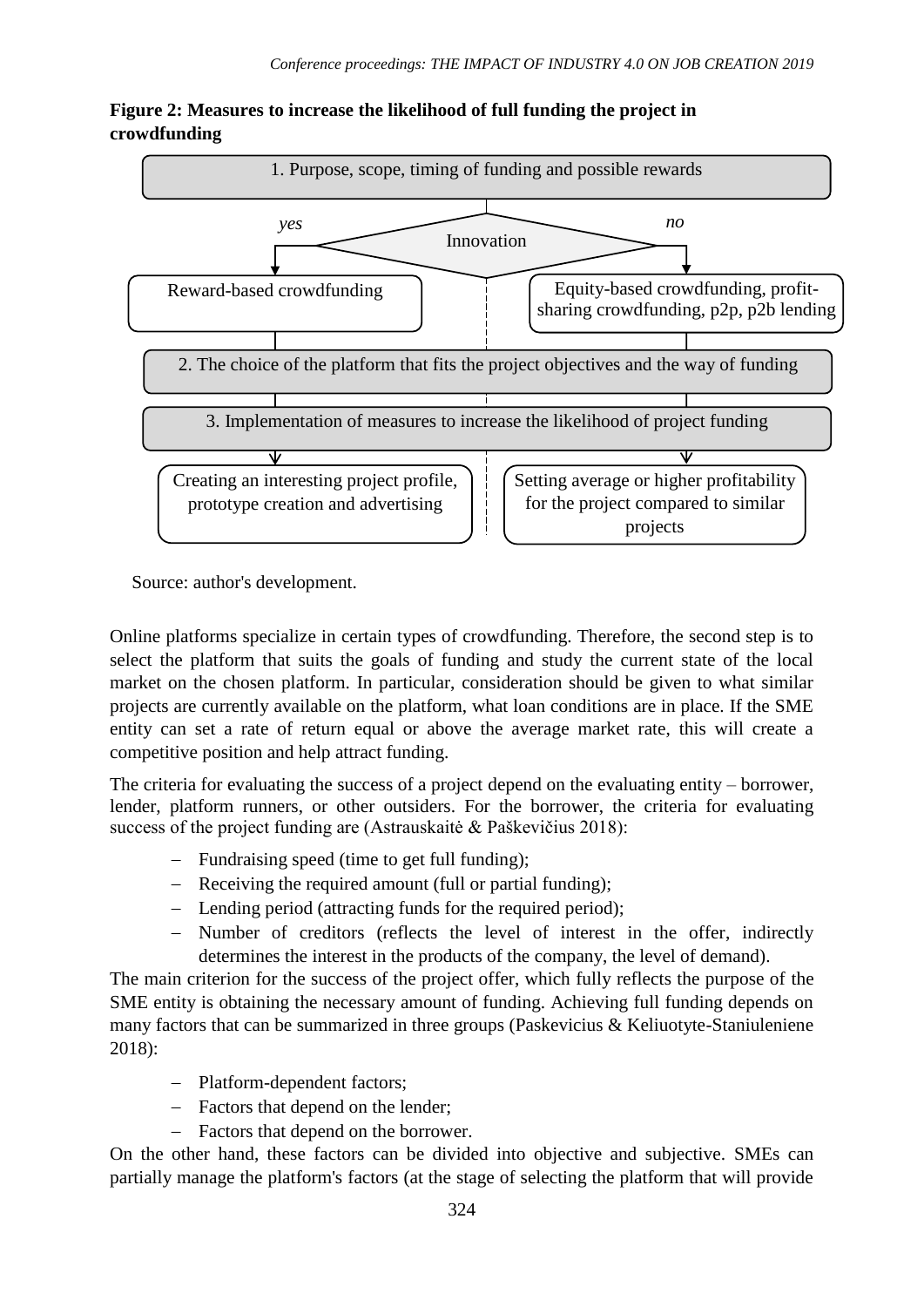the highest likelihood of obtaining financing based on product features and acceptable loan conditions). SMB determines whether it is competitive on this platform. Factors that depend on the lender are subjective and will be minimally influenced by the borrower: investor personal preferences; attractiveness of information posted on crowdfunding platforms for the investor. The third group of factors SMEs can and should manage to increase the likelihood of obtaining full funding: business project theme, projected profitability rates, loan repayment and interest payment terms, project profile, advertising.

For reward-based crowdfunding lender's demand will depend on the characteristics of the product being offered and the consumer's interest in it (reward-based crowdfunding finances the production of innovative products that have no analogues or products that have significant improvements over existing products, so competition under the financial terms of the loan is not significant). For loans attracted under equity and profit-sharing crowdfunding, the funding depends on the return rate and other financial terms of the loan.

# **4. CONCLUSION**

Industry 4.0 creates new opportunities for SMEs to grow, such as alternative business financing models through online platforms. Online financing models include peer-to-peer business loans, equity crowdfunding, profit-sharing crowdfunding, reward-based crowdfunding, and others. Online financing models best suited for SMEs are profit sharingcrowdfunding, equity-based crowdfunding and under certain conditions reward-based crowdfunding. Achieving full funding through online platform depends on many factors that can be summarized in three groups: platform-dependent factors, factors that depend on the borrower and factors that depend on the lender. Factors that depend on the borrower (business project theme, projected profitability rates, loan repayment and interest payment terms, project profile, advertising) can and should be managed by SMEs to increase the likelihood of obtaining full funding. Measures to increase the likelihood of obtaining funding for innovative projects are placing a project offer on a reward-based crowdfunding platform, developing a product prototype, creating an interesting project profile on the platform, applying marketing tools to promote an innovative product. When placing a project offer for traditional types of goods / services, the measures to increase the likelihood of obtaining funding are to use equity-based or profit-sharing crowdfunding, to study the current state of demand and supply on the chosen platform and to set average or higher profitability for the project compared to similar projects on the platform.

#### **Acknowledgement**

The research leading to these results has received funding from the VEGA commission for economic and law sciences. Project titled: "The impact of Industry 4.0 on jobs structure changes" project number: 1/0430/18.

#### **REFERENCES**

[1] Afonasova, M.A., Panfilova, E.E., Galichkina, M.A., & Ślusarczyk, B. (2019). Digitalization in Economy and Innovation: The Effect on Social and Economic Processes. *Polish Journal of Management Studies,* 19 (2): 22-32. DOI: 10.17512/pjms.2019.19.2.02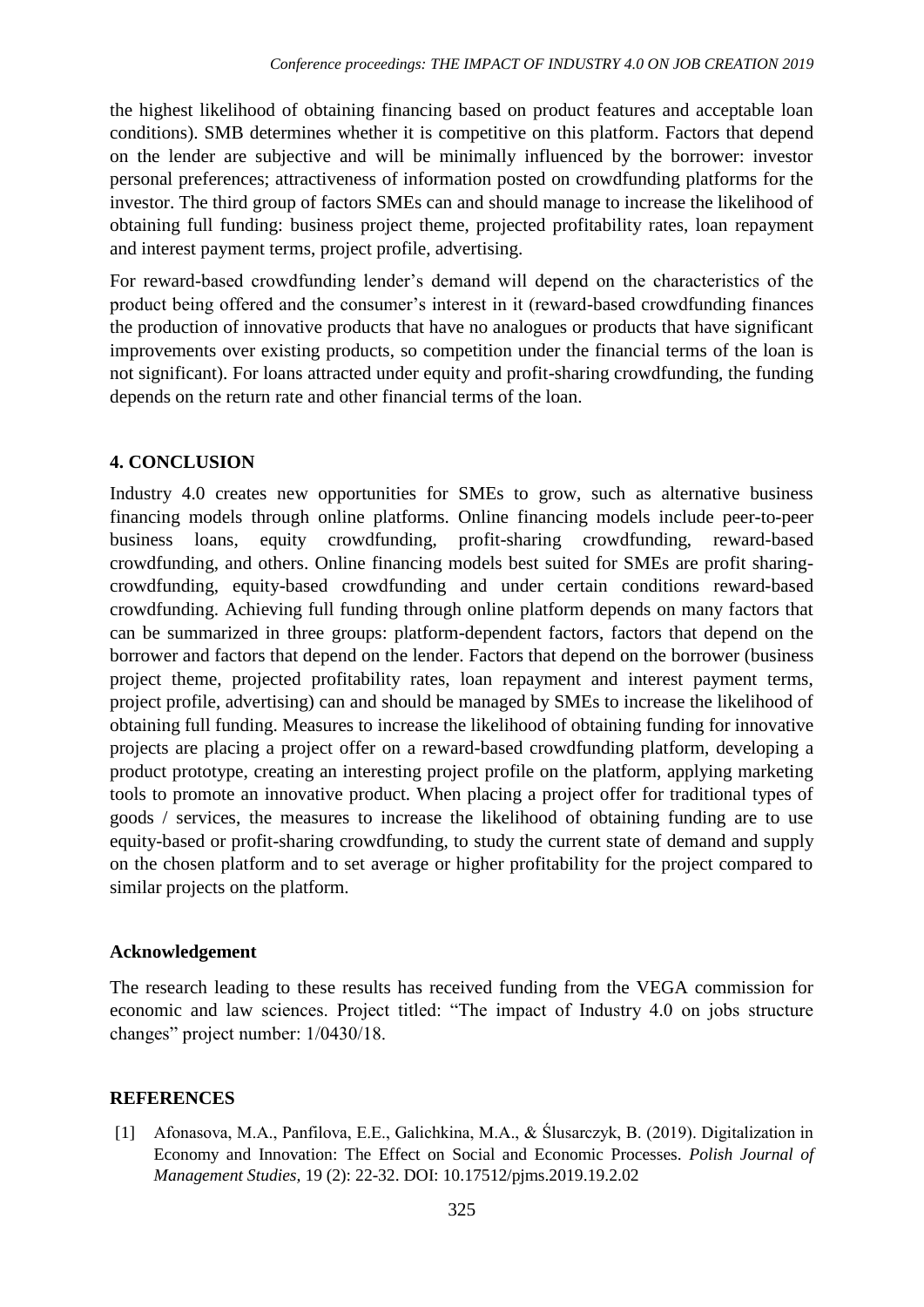- [2] Astrauskaitė, I.; Paškevičius, A. (2018). An analysis of crowdfunded projects: KPI's to success. *Entrepreneurship and Sustainability Issues,* 6(1), 23-34. [http://doi.org/10.9770/jesi.2018.6.1\(2\)](http://doi.org/10.9770/jesi.2018.6.1(2))
- [3] Bilan, Yu., Rubanov, P., Vasylieva, T., & Lyeonov, S. (2019). The Influence of Industry 4.0 on Financial Services: Determinants of Alternative Finance Development*. Polish Journal of Management Studies,* 19 (1), 70-93. DOI: 10.17512/pjms.2019.19.1.06
- [4] Chen, X., Zhou, L., & Wan, D. (2016). Group social capital and lending outcomes in the financial credit market: An empirical study of online peer-to-peer lending. *Electronic Commerce Research and Applications, 15,* 1–13. doi.org/10.1016/j.elerap.2015.11.003
- [5] Civelek M., Ključnikov A., Dobrovič J., and Hudáková M. (2016). A model of measurement of the quality of business environment in SME segment. *Journal of International Studies. 9*(2), 90- 102. doi: 10.14254/2071-8330.2016/9-2/6
- [6] Druhov, O., Druhova, V., Pakhnenko, O. (2019). The Influence of Financial Innovations on EU Countries Banking Systems Development. *Marketing and Management of Innovations,* 3*,* 167- 177. doi.org/10.21272/mmi.2019.3-13
- [7] Dmytrów, K., & Bieszk-Stolorz, B. (2019). Mutual relationships between the unemployment rate and the unemployment duration in the Visegrad Group countries in years 2001– 2017. *Equilibrium. Quarterly Journal of Economics and Economic Policy*, 14(1), 129-148. https://doi.org/10.24136/eq.2019.006.
- [8] Feng, Y., Fan, X., & Yoon, Y. (2015). Lenders and Borrowers' Strategies in Online Peer-To-Peer Lending Market: an Empirical Analysis of Ppdai.Com. *Journal of Electronic Commerce Research*, *16*(3), 242–260. Available online: http://web.csulb.edu/journals/jecr/issues/20153/Paper5.pdf
- [9] Gavurova B., Dujcak M., Kovac V., and Kotásková A. (2018). Determinants of Successful Loan Application on Peer-to-Peer Lending Market. *Economics and Sociology,* 11(1), 85-99. doi: 10.14254/2071-789X.2018/11-1/6
- [10] Han, J. T., Chen, Q., Liu, J. G., Luo, X. L., & Fan, W. (2018). The persuasion of borrowers' voluntary information in peer to peer lending: An empirical study based on elaboration likelihood model. *Computers in Human Behavior,* 78, 200–214. doi.org/10.1016/j.chb.2017.09.004
- [11] Hu, X., Ocloo, C. E., Akaba, S., & Worwui-Brown, D. (2019). Effects of business to business ecommerce adoption on competitive advantage of small and medium-sized manufacturing enterprises. *Economics and Sociology*, 12(1), 80- 99. doi:10.14254/2071-789X.2019/12-1/4
- [12] Jaziri, R., & Miralam, M. (2019). Modelling the crowdfunding technology adoption among novice entrepreneurs: an extended tam model. *Entrepreneurship and Sustainability Issues,* 6(4): 2159-2179. doi.org/10.9770/jesi.2019.6.4(42)
- [13] Kapidani, M., & Luci, E. (2019). The Effects on Innovation from Financial Sector Development: Evidence from Developing Countries. *Journal of Competitiveness,* 11(2*):* 84–94. doi.org/10.7441/joc.2019.02.06
- [14] Kohnová L., Papula J., Salajová N. (2019). Internal factors supporting business and technological transformation in the context of Industry 4.0. *Business: Theory and Practice,* 20: 137-145. doi.org/10.3846/btp.2019.13
- [15] Koišová, E., Grmanová, E., & Habánik, J. (2018). Regional disparities in financing innovations in small and medium-sized enterprises. *Journal of International Studies,* 11(3): 124-136. doi:10.14254/2071-8330.2018/11-3/11
- [16] Krykavskyy, Y., Pokhylchenko, O., & Hayvanovych, N. (2019). Supply chain development drivers in industry 4.0 in Ukrainian enterprises. *Oeconomia Copernicana*, 10(2): 273-290. doi: 10.24136/oc.2019.014
- [17] Limba, T., Stankevičius, A., Andrulevičius, A. (2019). Industry 4.0 and national security: the phenomenon of disruptive technology, *Entrepreneurship and Sustainability Issues,* 6(3): 1528- 1535. doi.org/10.9770/jesi.2019.6.3(33)